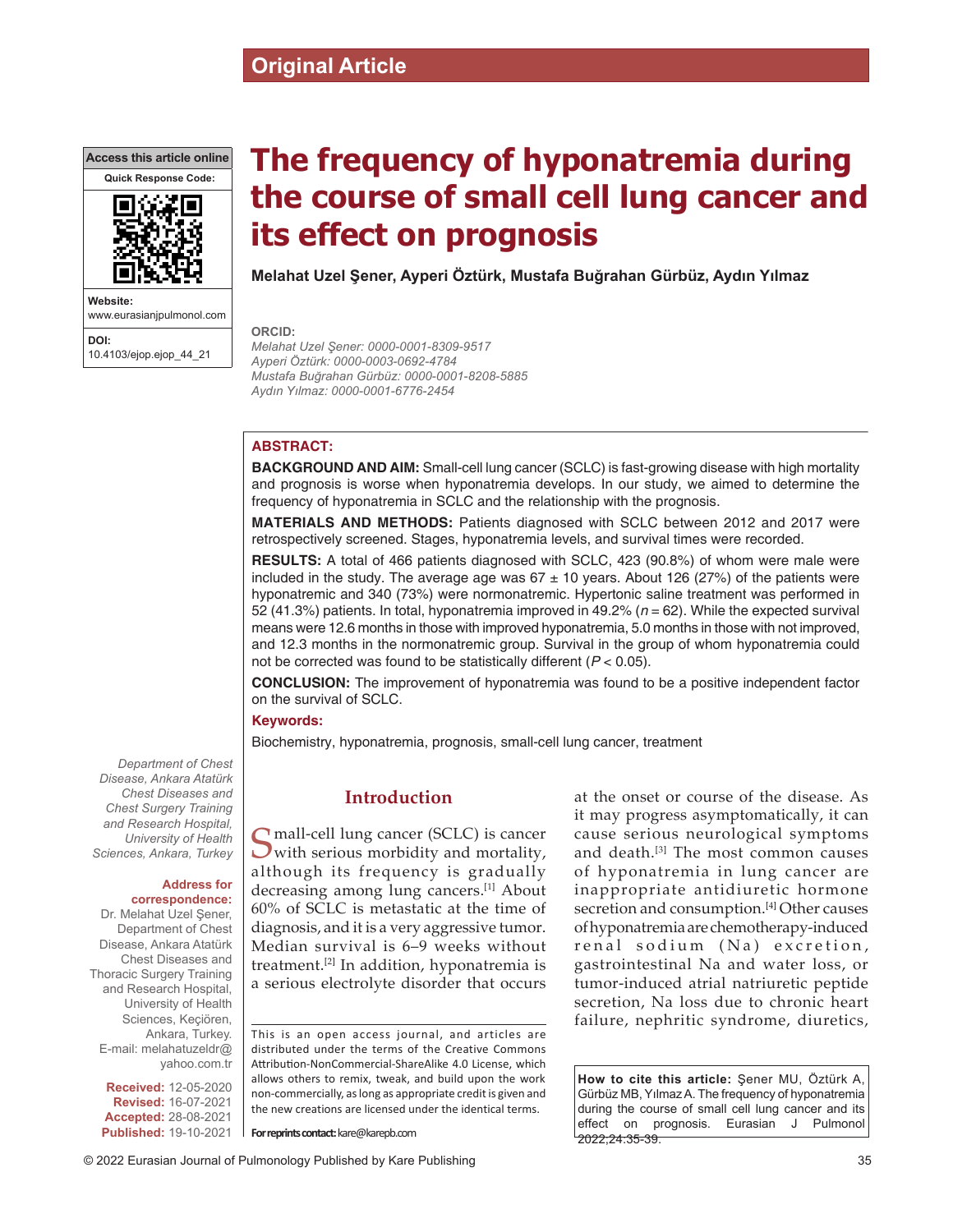angiotensin-converting enzyme inhibitors, and selective serotonin reuptake inhibitors.<sup>[4,5]</sup>

There are studies evaluating the effect of hyponatremia on prognosis in SCLC.[3,4,6] Morbidity and mortality of lung cancer increase with hyponatremia, so the management of hyponatremia is controversial.<sup>[6]</sup> In our study, we aimed to determine the frequency of hyponatremia in SCLC and to determine the relationship between prognosis and hyponatremia.

# **Materials and Methods**

Patients diagnosed with SCLC between January 2012 and January 2017 in our hospital were retrospectively screened. Approval was obtained from the local ethics committee of the Ankara Atatürk Chest Diseases and Thoracic Surgery Training and Research Hospital (No: 624/19.04.2019). Written informed consent was not obtained due to retrospective design.

After the patients were diagnosed with SCLC, they were staged and received their treatment according to the guidelines.[7] The Na values determined at the time of diagnosis were recorded.

Normal Na values were accepted as 135–145 mEq/L. Values <135 mEq/L were considered hyponatremia. Patients with hyponatremic were divided into three groups as mild (Na =  $130-135$  mEq/L), moderate (Na =  $120 - -30$  mEq/L), and severe hyponatremia (Na <120 mEq/L). In patients with hyponatremia, treatments for hyponatremia, treatment response, and recovery time were recorded. The lifetime and the time of diagnosis, the presence of metastases, the number of metastases, and cancer stages were recorded. The relationship between the severity of hyponatremia and the survival and cancer stages of the patients was evaluated. The effect of improvement of hyponatremia on survival was analyzed.

The patients were further grouped and analyzed according to whether the hyponatremia improved after the treatment. Hypertonic Na replacement was performed in symptomatic patients who did not respond to fluid restriction and these patients were further grouped and analyzed.

#### **Statistical analysis**

Statistical analysis of the study was performed with IBM SPSS for Windows, Version 16.0. Chicago, SPSS Inc package program. First, descriptive statistics of the patients were given; mean and standard deviation for normally distributed data and median (minimum/ maximum values) for the data which were not normally distributed were expressed. The frequency distributions of ordinal parameters were compared with the Chi‑square test. The method of Kaplan–Meier was used to calculate survival curves and log-rank was performed to assess the statistical significance of the difference between the groups according to hyponatremia, treatment, and stages. Multivariate survival analysis was performed using the Cox regression method for statistically significant parameters. *P* <0.05 was used for statistical significance.

# **Results**

A total of 466 patients of whom 423 (90.8%) were males and 43 (9.2%) were females diagnosed with SCLC were included in the study. The mean age was  $67 \pm 10$  years. The median Na value was 137 mEq/L (minimum–maximum =  $107-155$ ). About 126 (27%) patients were hyponatremic, 340 (73%) patients were normonatremic. In the hyponatremic patient group ( $n = 126$ ), 12 patients (9.5%) were severe hyponatremic, 52 patients (41.3%) were moderate hyponatremic, and 62 patients (49.2%) were mild hyponatremic [Table 1].

At the time of diagnosis, 147 patients (31.5%) had limited disease, and 319 patients (68.5%) had extended disease. The patients had received chemotherapy or chemoradiotherapy according to their stages and the

#### **Table 1: Demographic data**

|                                         | <b>Mean</b> ±SD | <b>Median</b><br>(minimum-<br>maximum) |
|-----------------------------------------|-----------------|----------------------------------------|
| Gender, n (%)                           |                 |                                        |
| Male                                    | 423 (90.8)      |                                        |
| Female                                  | 43 (9.2)        |                                        |
| Age (year)                              | $67+10$         | 66 (31-94)                             |
| Sodium level (mEq/L)                    | $136 \pm 6$     | 137 (107-155)                          |
| Hyponatremia, n (%)                     |                 |                                        |
| No                                      | 340 (73)        |                                        |
| Yes                                     | 126 (27)        |                                        |
| Hyponatremia stage $(n=126)$ , n $(\%)$ |                 |                                        |
| Severe                                  | 12(9.5)         |                                        |
| Moderate                                | 52 (41.3)       |                                        |
| Mild                                    | 62 (49.2)       |                                        |
| Hyponatremia follow-up, $n$ (%)         |                 |                                        |
| Not improved                            | 64 (50.8)       |                                        |
| Improved                                | 62 (49.2)       |                                        |
| Hyponatremia treatment, n (%)           |                 |                                        |
| None                                    | 74 (58.7)       |                                        |
| <b>Hypertonic NaCl</b>                  | 52 (41.3)       |                                        |
| Hyponatremia improved time (month)      | $1.7 + 1.5$     | $1.0(0.3-7.0)$                         |
| Metastasis, n (%)                       |                 |                                        |
| No                                      | 147 (31.5)      |                                        |
| Single                                  | 128 (27.5)      |                                        |
| Multiple                                | 191 (41)        |                                        |

SD: Standard deviation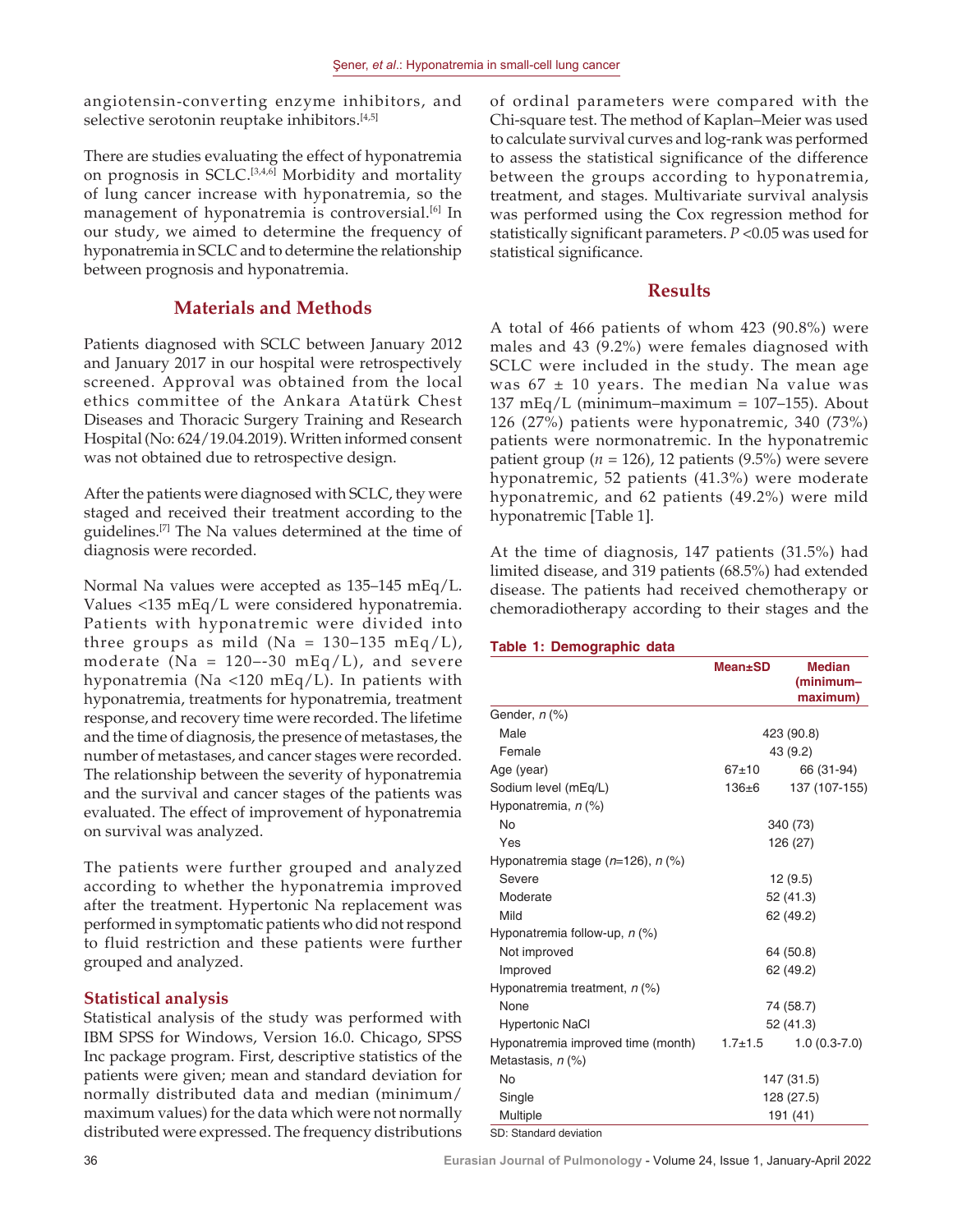current guidelines. While metastasis was detected in 77% (*n*: 97) of the hyponatremic group at the time of diagnosis, 65.3% (*n*: 222) of the normonatremic patients had metastasis ( $P < 0.05$ ). In addition, the rate of multiple metastases in the hyponatremic group was 50% (*n*: 63), while it was 37.6% (*n*: 128) in the normonatremic group ( $P < 0.05$ ).

In the hyponatremic group, 74 (58.7%) of the patients were followed up with chemotherapy or chemoradiotherapy for primary disease. On the other hand, the hypertonic saline infusion was performed in 52 (41.3%) patients. In total, hyponatremia improved in 49.2% (*n*: 62). Hyponatremia improved in 43 (58%) of 74 patients those without hypertonic saline treatment. On the other hand, hyponatremia improved in 19 (36.5%) of 52 patients who underwent hypertonic saline treatment.

The expected mean survival time of all patients was 11.4 months (95% confidence interval [CI]: 9.9–12.9). While it was 8.8 months (95% CI: 7.0–10.7) in the hyponatremic group and 12.3 months (95% CI: 10.4–14.2) in the normonatremic group ( $P = 0.117$ ; log-rank). In addition, the expected mean survival time in the groups according to the severity of hyponatremia was 7.0 months (95% CI: 3.9–10.0) in severe hyponatremia, 6.9 months (95% CI: 4.8–8.9) in moderate hyponatremia, 11.3 (95% CI: 7.8–14.8) months in the mild hyponatremia group, and 12.2 months (95% CI: 10.3–14.2) in the normonatremia group. These differences were statistically significant  $[P = 0.029; \log-rank; \text{Table 2}$  and Figure 1.

Only when evaluated within the hyponatremic group, the expected mean survival time was 12.6 months (95% CI: 9.6–15.6) in those with hyponatremia improved and 5.0 months (95% CI: 3.4–6.6) in which did not. These differences were statistically significant [*P* < 0,001; log-rank; Table 2 and Figure 2].

In addition, the effects of gender, age, stage, presence of brain metastases, hyponatremia, and improvement of the hyponatremia on survival were evaluated by multiple Cox regression analysis [Table 3]. Since the stage and number of metastases were found to be related in multicollinearity analysis, the number of metastases was not included in this analysis. According to the results of this analysis, improvement of hyponatremia reduces the mortality risk by 2.4 times compared to not being improved. Furthermore, it has been found that mortality increases 1.033 times with each age increase.

### **Discussion**

SCLC is an aggressive and mortal type of cancer.[7,8] The most important prognostic factors in SCLC are stage, performance status, weight loss,



**Figure 1:** Survival for groups according to sodium level

and increased tumor-related marker such as lactate dehydrogenase (LDH).[5] Young age, good performance status, normal creatinine level, normal LDH, and single metastatic focus are positive prognostic factors in common disease.[9]

In addition, hyponatremia is common in many types of cancer, but it is most common in SCLC.<sup>[10]</sup> Symptoms of hyponatremia may be weakness, fatigue, nausea, disorientation, headache, muscle cramps, and coma.[5] In the light of the data determined in this study, in which we investigated the relationship between hyponatremia and SCLC prognosis, we can state that the improvement of hyponatremia in SCLC may have a positive effect on survival.

In the retrospective cohort series, according to the lower cut‑off value of 136 mEq/L, 24.6% hyponatremia was detected in SCLC.<sup>[11-13]</sup> In our study, 27% of the patients had hyponatremia at the time of diagnosis. In previous similar study, severe hyponatremia was found to be 4.68%.[8] In our study, severe hyponatremia was detected in 9.5%.

There was a statistical difference according to the hyponatremia severity; expected survival times were 12.2, 11.3, 6.9, and 7.0 months in the normonatremic group, mild hyponatremia, moderate hyponatremia, and severe hyponatremia, respectively. In the study, in which 7689 patients with hematological malignancies were included, 6766 patients with the Na level of  $<$  130 mEq/L, were found to have higher hospital mortality (odds ratio [OR]: 2.47; CI: 1.70–3.60).[10] It was shown before that existence of the hyponatremia during the diagnosis is a poor prognostic factor.<sup>[13-15]</sup> Our study supports these findings, but the high rate of simultaneous metastases in the hyponatremic patient group suggests that it contributes to poor prognosis.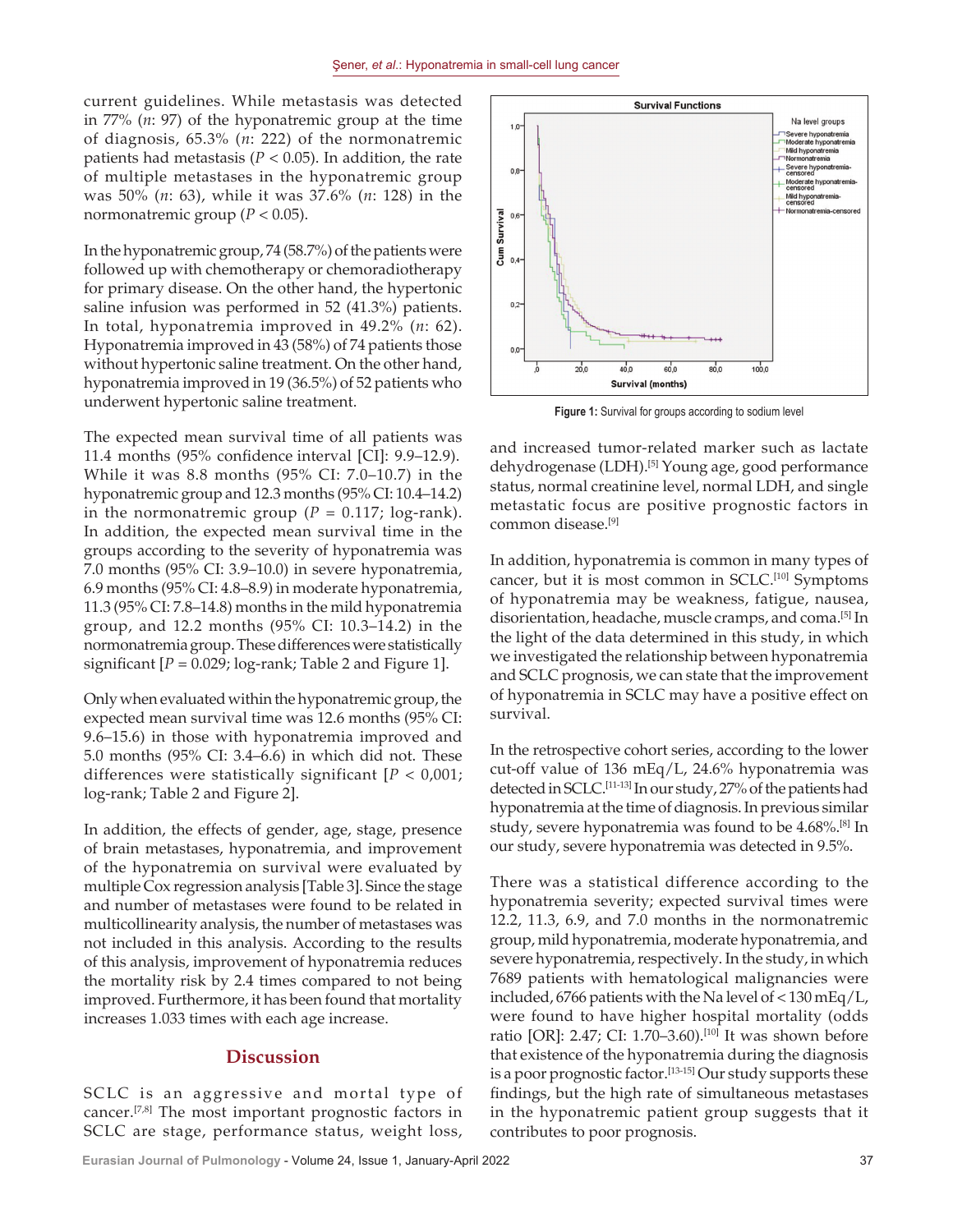| <b>Variables</b>        | <b>Estimate survival (95% CI)</b>        | P Log-rank        |         |
|-------------------------|------------------------------------------|-------------------|---------|
|                         | <b>Mean<sup>a</sup></b><br><b>Median</b> |                   |         |
| Gender                  |                                          |                   |         |
| Male                    | $10.8(9.3-12.3)$                         | $7.0(6.2-7.8)$    | 0.021   |
| Female                  | 17.8 (10.5-25.0)                         | 11.0 (9.4-12.6)   |         |
| Metastasis count        |                                          |                   |         |
| None                    | 20.9 (16.9-24.9)                         | 11.0 (9.1-12.9)   | < 0.001 |
| Single                  | $9.3(7.2 - 11.4)$                        | $6.0(4.7 - 7.3)$  |         |
| Multiple                | $5.8(5.0-6.6)$                           | $4.0(2.0-6.0)$    |         |
| <b>Brain metastasis</b> |                                          |                   |         |
| None                    | 12.9 (11.0-14.7)                         | $8.0(7.1-8.9)$    | < 0.001 |
| Yes                     | $5.5(4.1-6.9)$                           | $2.0(1.4-2.6)$    |         |
| Stage                   |                                          |                   |         |
| Limited                 | 20.9 (16.9-24.9)                         | 11.0 (9.1-12.9)   | < 0.001 |
| Extended                | $7.3(6.3-8.2)$                           | $6.0(4.7 - 7.3)$  |         |
| Na-stage                |                                          |                   |         |
| Normonatremia           | 12.2 (10.3-14.2)                         | $7.0(6.2-7.8)$    | 0.029   |
| Mild hypoNa             | 11.3 (7.8-14.8)                          | $8.0(4.1 - 11.9)$ |         |
| Moderate<br>hypoNa      | $6.9(4.8-8.9)$                           | $5.0(3.6-6.4)$    |         |
| Severe hypoNa           | $7.0(3.9-10.0)$                          | $8.0(1.3-14.7)$   |         |
| HypoNa                  |                                          |                   |         |
| Not improved            | $5.0(3.3-6.6)$                           | $2.0(1.3-2.7)$    | < 0.001 |
| Improved                | 12.6 (9.6-15.6)                          | $10.0(7.9-12.1)$  |         |
| Overall                 | 11.4 (9.9-12.9)                          | $7.0(6.2-7.8)$    |         |

# **Table 2: Means and medians for survival time‑log‑rank analysis (univariate)**

Estimation is limited to the largest survival time if it is censored. Na: Sodium; hypoNa: Hyponatremia, CI: Confidence interval

#### **Table 3: Cox regression for survival analysis**

|                       | в        | P       | Exp(B)                 |
|-----------------------|----------|---------|------------------------|
| Gender                | $-0.292$ | 0.418   | $0.747(0.369 - 1.513)$ |
| Age                   | 0.033    | 0.002   | 1.033 (1.012-1.055)    |
| Stage                 | 0.413    | 0.111   | 1.512 (0.909-2.514)    |
| Brain metastasis      | 0.259    | 0.272   | 1.296 (0.816-2.059)    |
| Na-stage              |          |         |                        |
| Normonatremia         |          | 0.429   | Reference              |
| Mild hypoNa           | 0.550    | 0.193   | 1.733 (0.757-3.966)    |
| Moderate hypoNa       | 0.697    | 0.101   | 2.008 (0.873-4.619)    |
| Severe hypoNa         | 0.601    | 0.258   | 1.824 (0.644-5.170)    |
| Improvement of hypoNa | 0.889    | < 0.001 | 2.432 (1.563-3.785)    |

Na: Sodium, hypoNa: Hyponatremia

In the 2‑year study of Petereit *et al*., which included 2145 patients, the median survival in the group with hyponatremia in lung cancer was 5.16 months, while it was 13.32 months in the normonatremic group ( $P < 0.05$ ).<sup>[14]</sup> In another study, the mean survival time in the hyponatremic group was found to be significantly lower than the normonatremic group (9 months vs. 13 months,  $P < 0.01$ ).<sup>[5]</sup> In our study, survival in the hyponatremic group was found to be shorter in the normonatremic group (8.8 months vs. 12.3 months,  $P = 0.117$ ); although this difference was not statistically significant, it was considered clinically significant.



**Figure 2:** Survival for groups according to hyponatremia correction

Improvement of hyponatremia is important in terms of the prognosis of lung cancer. In a current meta‑analysis, the improvement of hyponatremia was found to increase survival,<sup>[16]</sup> and with this improvement patients' performance status improved, and chemotherapy tolerance increased.<sup>[16,17]</sup> Fluid restriction and hypertonic saline infusion and tolvaptan are the most frequently used treatment options.[18] Apart from these, hyponatremia may improve after the treatment of the primary disease. In our study, it improved in 58% of the hyponatremic patients followed with conservative treatment. In Hansen *et al*. study, it was stated that if hyponatremia is not corrected and does not return to normal after one or two rounds of chemotherapy, it is an important negative prognostic factor.[13]

In previous studies, survival was found to be better in the groups whose hyponatremia improved.[5,8,13] Similarly, in our study survival was shorter in hyponatremia which did not improve despite treatment. Furthermore, in the study conducted by Hermes *et al*. in which 395 SCLC patients were evaluated, it was found that survival is shorter in those with hyponatremia (9 months vs. 13 months) and hyponatremia is an independent negative prognostic factor for extended and limited disease after the correction according to age, gender, LDH level, and performance status.[5] In our study, hyponatremia was found to be an independent poor prognostic factor. Although the mechanisms of hyponatremia are not fully known, it is thought to be associated with tumor burden, but new studies are needed to investigate the relationship between the improvement of hyponatremia with medications and prognosis.

In our study in the group of patients with hyponatremia, the extended disease was 77%, and the multiple metastasis rate was 50%, and these rates were both statistically significantly